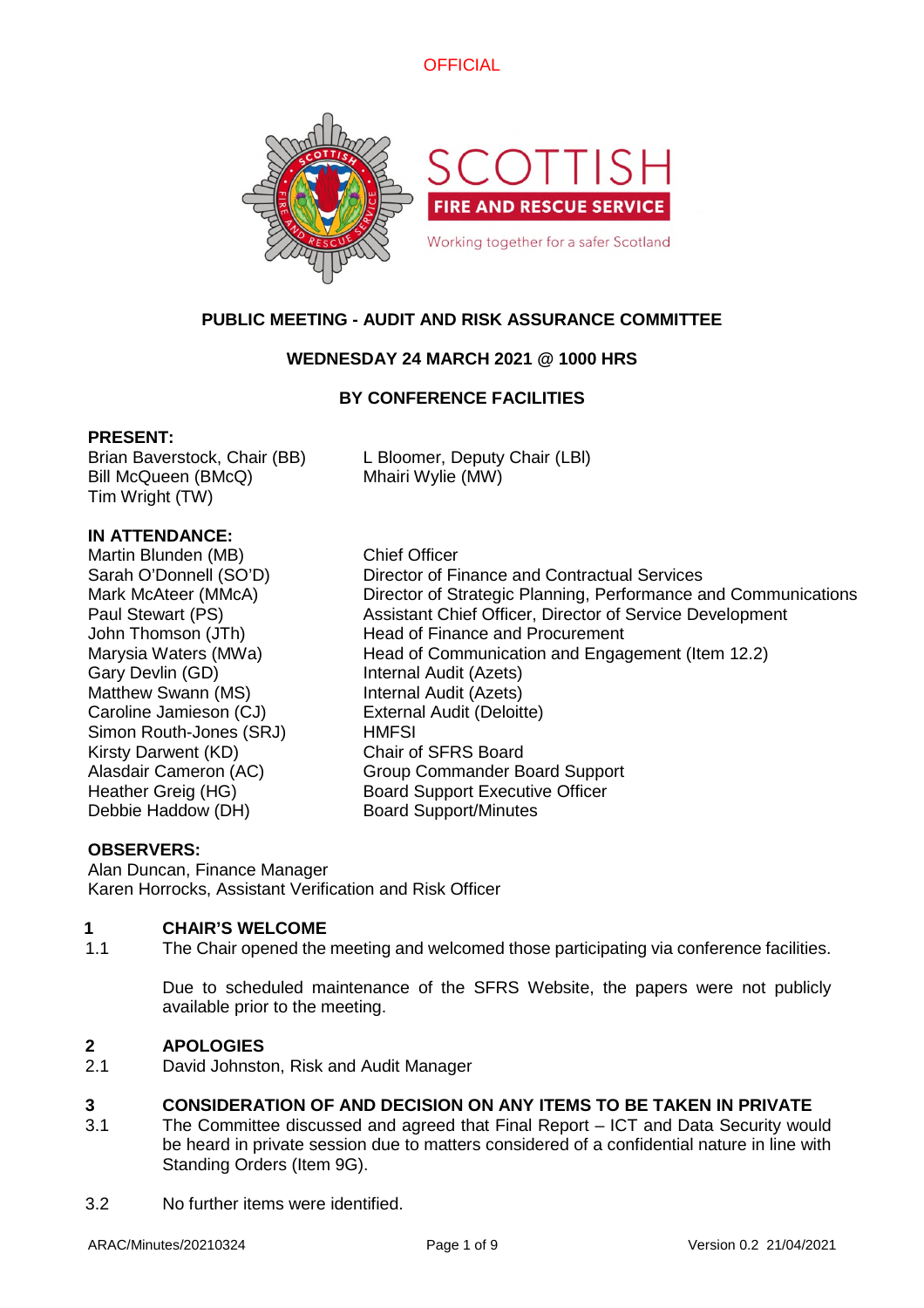#### **4 DECLARATION OF INTERESTS**

4.1 None.

### **5 MINUTES OF LAST PUBLIC MEETING: 21 JANUARY 2021**

5.1 The minutes were agreed as an accurate record of the meeting.

#### 5.2 **Matters Arising**

- 5.2.1 There were no matters arising.
- 5.3 **Subject to minor typographical errors, the minutes of the public meeting held on 21 January 2021 were approved as a true record of the meeting.**

#### **6 ACTION LOG**

6.1 The Committee considered the action log and noted the updates.

> **Item 11.3 – Gifts, Hospitality and Interests Policy (21/01/21)** – It was noted that the Staff Governance Committee report was circulated, however, this only covered People policies and did not provide details of the level of governance for approval. It was noted that this work is being progressed and would be presented to Board Members as part of the new Board Members Induction.

### 6.2 **The Committee noted the updated Action Log and approved the removal of completed actions.**

#### **7 INTERNAL AUDIT**

#### 7.1 **SFRS Internal Audit Progress Report 2020/21**

- 7.1.1 MS presented a report to the Committee which summarised the progress on the delivery of the 2020/21 Internal Audit Plan and the following key points were highlighted:
	- Due to an oversight, details of changes to completion dates have not been included within the report. Future reports would include an Original Planned Audit column.
	- Fieldwork for the Procurement and Tendering and Expenses audits had been completed.
	- Engaged with HMFSI to identify any potential overlap in relation to the Estates Asset Management and Maintenance and Operational Equipment audits. Apologies were made as the Committee were not previously informed that this would impact on the time.
- 7.1.2 It was noted that 4 Internal Audit reports would be submitted at the next meeting (July 2021). The Committee requested that sufficient time be given, prior to and during the meeting, to fully review and scrutinise these reports.
- 7.1.3 In regard to KPI 5 (Percentage of follow up recommendations completed on time), MS noted that this was the joint responsibility of Internal Audit (setting realistic timescales for completion) and Management (reasonable actions/appropriate resources).

#### 7.1.4 **The Committee noted the progress report.**

#### 7.2 **Progress Update – Internal Audit Recommendations**

#### 7.2.1 MS presented

In relation to the Corporate Governance – External Engagement Recommendation No. 2, MMcA noted that the original timeline was committed to the updated guidance being available from the Scottish Public Services Ombudsman (SPSO) last year. Unfortunately, this has been delayed and had subsequently impacted on the conclusion of the action.

SO'D commented on the impact of the ongoing pandemic, however, reiterated the improvement in addressing these recommendations in recent years. She further noted the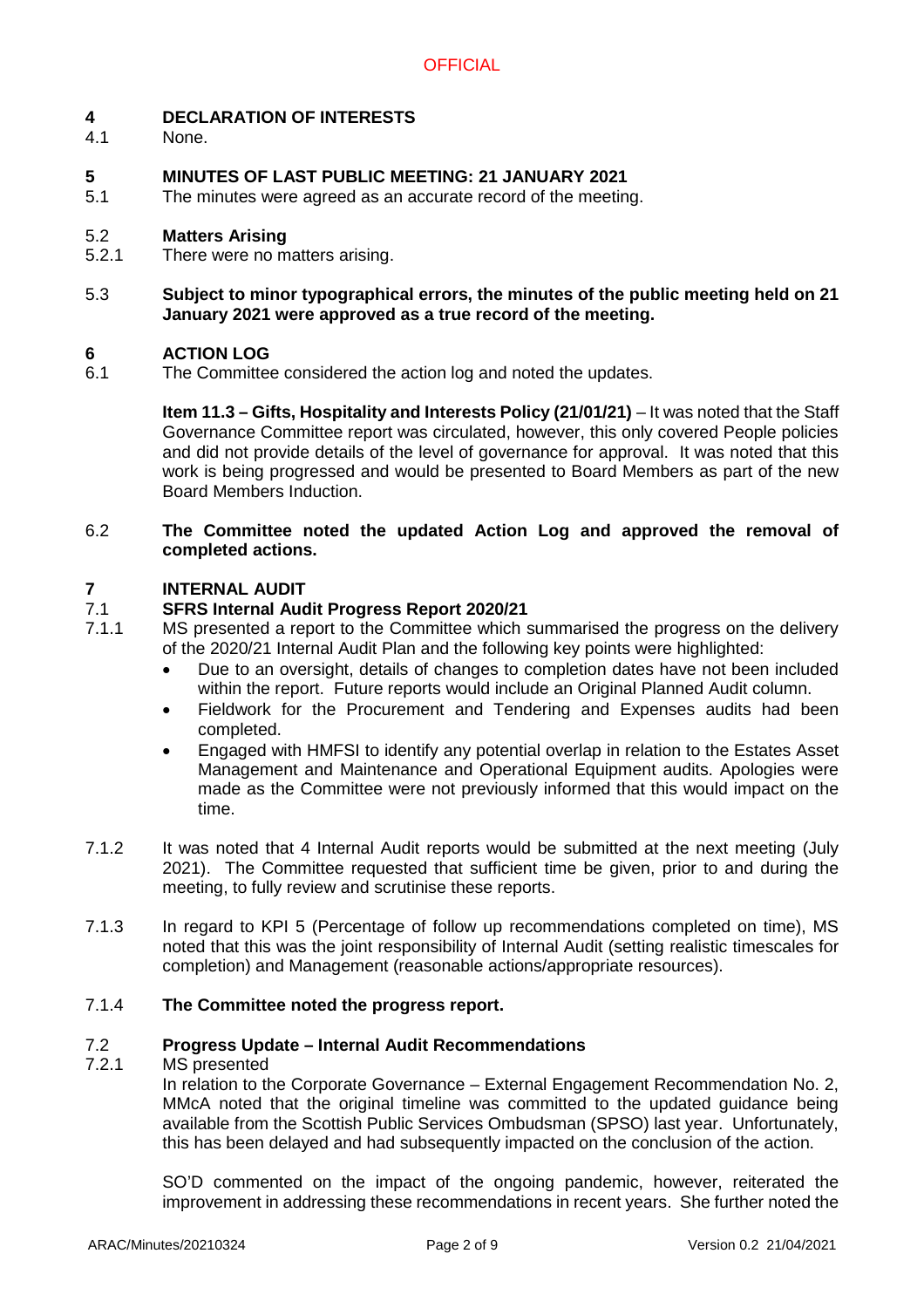7.2.2 importance of setting realistic timelines and taking full cognisance of all business as usual commitments.

Consideration to be given to expand or include a glossary of acronyms within future reports.

#### 7.2.3 **The Committee welcomed the update and the progress being made.**

7.2.4

7.2.5

#### 8 **INTERNAL AUDIT PLAN 2021/22**

- 8.1 GD presented the proposed Internal Audit Plan 2021/22 to the Committee for recommendation. He outlined on the process and engagement undertaken to identify areas for potential audits. The following key points were highlighted:
	- Chart showing allocation of audit days, noting that the allocations for certain areas will change as time progresses.
	- Seven potential assignments have been identified including learning and development, fire safety enforcement, programme office, environmental sustainability, workforce planning and remote working. Follow up work on ICT and data security.
- 8.2 As the Accountable Officer, MB supported the Internal Audit Plan 2021/22 noting that the proposed areas were appropriate and looked forward to working with Internal Audit in the coming year.
- 8.3 In relation to the remote working audit, the Committee queried whether the time commitment (25 days) was sufficient given the importance of security, procedures, etc. GD confirmed that this audit would be approached by different teams and specialists doing different aspects of remote working audit. At the appropriate time, further consideration would be given on how to coherently report on the outcomes of the audit and noted that that it may be necessary to split the report into 2 areas ie security and general aspects.
- 8.4 The Committee queried the process for agreeing the scoping and methodology on the above audit and the potential for a detailed scope to be brought back to the Committee before commencing the audit. GD stated that work was undertaken with Management to identify and confirm a detailed scope and objectives document to ensure the audit covered all the appropriate areas. Given the timings of the Committee, he highlighted the potential delays in the process if the scope was to be presented to the Committee before commencing the audit. He commented on the recent audit within Police Scotland relating to staff wellbeing and explained the areas focused on and how this was measured. Due to the Committee's interest in this audit, it was agreed that the detailed scope/terms of reference of the audit, once finalised, would be circulated to the Committee for information only.

### **ACTION: GD**

8.5 In relation to the Environment Sustainability, GD stated that the audit would cover how management monitor progress on environmental sustainability, including the level of progress and implementation. The Committee suggested that the narrative on the Environmental Sustainability objectives to be expanded.

### **ACTION: GD**

8.6 In relation to ICT and Data Security, the Committee queried whether other risks in the ICT area were considered. GD noted that the priority actions, at this time, were to address the issues raised in the previous audit.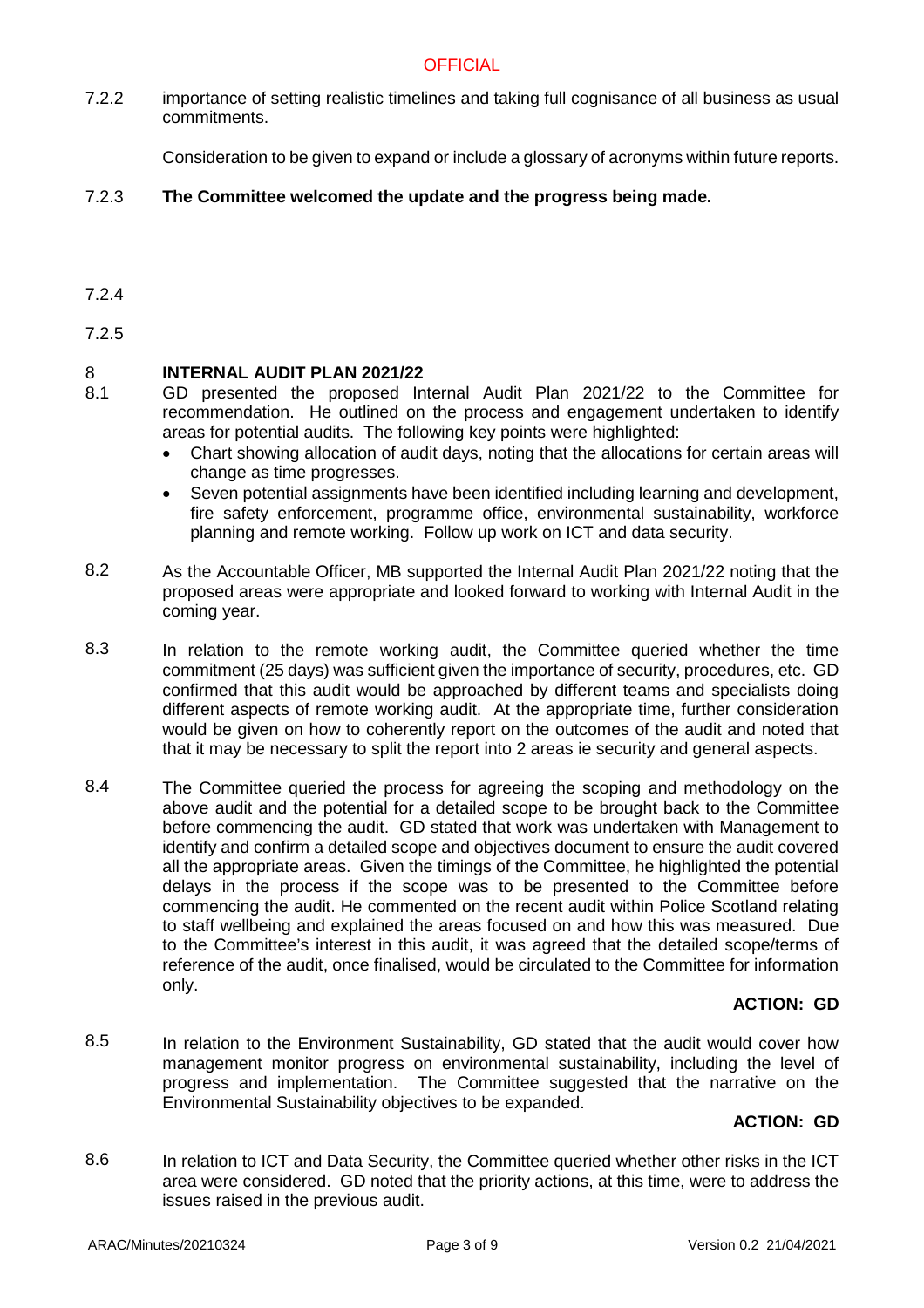- 8.7 The Committee commented on the reference to liaising with HMFSI and requested a brief update. GD explained that in conjunction with HMFSI, they reviewed the HMFSI's plan for the coming year to identify any potential overlap or duplication of review. One potential conflict was identified and through discussions with HMFSI and Management, it was agreed that the audit would be undertaken solely by HMFSI.
- 8.8 Within the Plan, the Committee noted that Internal Audit's methodology links internal audit activity to the organisation's risk management framework and requested whether this linkage could be more clearly shown. GD noted that background working documents which are used to help identify risks. The Committee requested that a summary/clarification of the linkage between risks and reviews be included when the Plan is presented to the Board for approval (April 2021).

### **ACTION: GD**

#### 8.9 **The Committee content to recommend the plan for approval to be Board.**

#### 9 **EXTERNAL AUDIT – PLANNING REPORT 2020/21 AUDIT**

- 9.1 CJ represented the Committee with the report outlining the Audit Plan 2020/21 and highlighted the following key areas:
	- Approach to Materiality, setting out the materiality calculated and the changes in controls.
	- Brief explanation of performance materiality.
	- Significant risk for current year including operating within the expenditure limit, management override of controls. Other areas of focus include pension liability.
	- Covid-19 impact on audit and new auditing standards coming into effect.
	- Wider Scope Audit to be brought to next meeting (July). This audit would cover financial sustainability and management, governance and transparency and value for money.
	- Details for audit fee and reaffirmation of their independence.
- 9.2 In regard to the valuation of property and the impact of covid, CJ noted the potential risk of having to undertake a re-evaluation of all property assets due to changes in external benchmarks. However, the risk is lower an anticipated.
- 9.3 In regard to leases, CJ noted that the lease balance continued to be immaterial and therefore there was no impact due to covid.

#### 9.4 **The Committee noted the update.**

#### **10 INDEPENDENT AUDIT/INSPECTION ACTION PLAN UPDATE**

- 10.1 MMcA presented a report to the Committee outlining the arrangements for managing audits/inspections reports and associated action plans and provided an update on the progress relating to the Audit Scotland report. The following key points were highlighted:
	- Audit Scotland Action Plan contains 36 actions of which 27 are now complete.
	- Proposed changes within the action plan including revised timelines and refining wide ranging actions.
	- On schedule for completion, with the exception of 2 actions, by the end March 2021.
- 10.2 The Committee noted the good progress being made against the recommendations within the Audit Scotland report. MMcA noted that he had received no indication whether Audit Scotland would revisit the Service. MB noted that Deloittes had been appointed by Audit Scotland and was scheduled to meet with him in the near future. Further information would be provided at the next meeting.
- 10.3 In relation to progressing and identifying suitable Local Senior Officer's KPIs, MMcA confirmed that the review of local plan had been completed, however, due to Covid further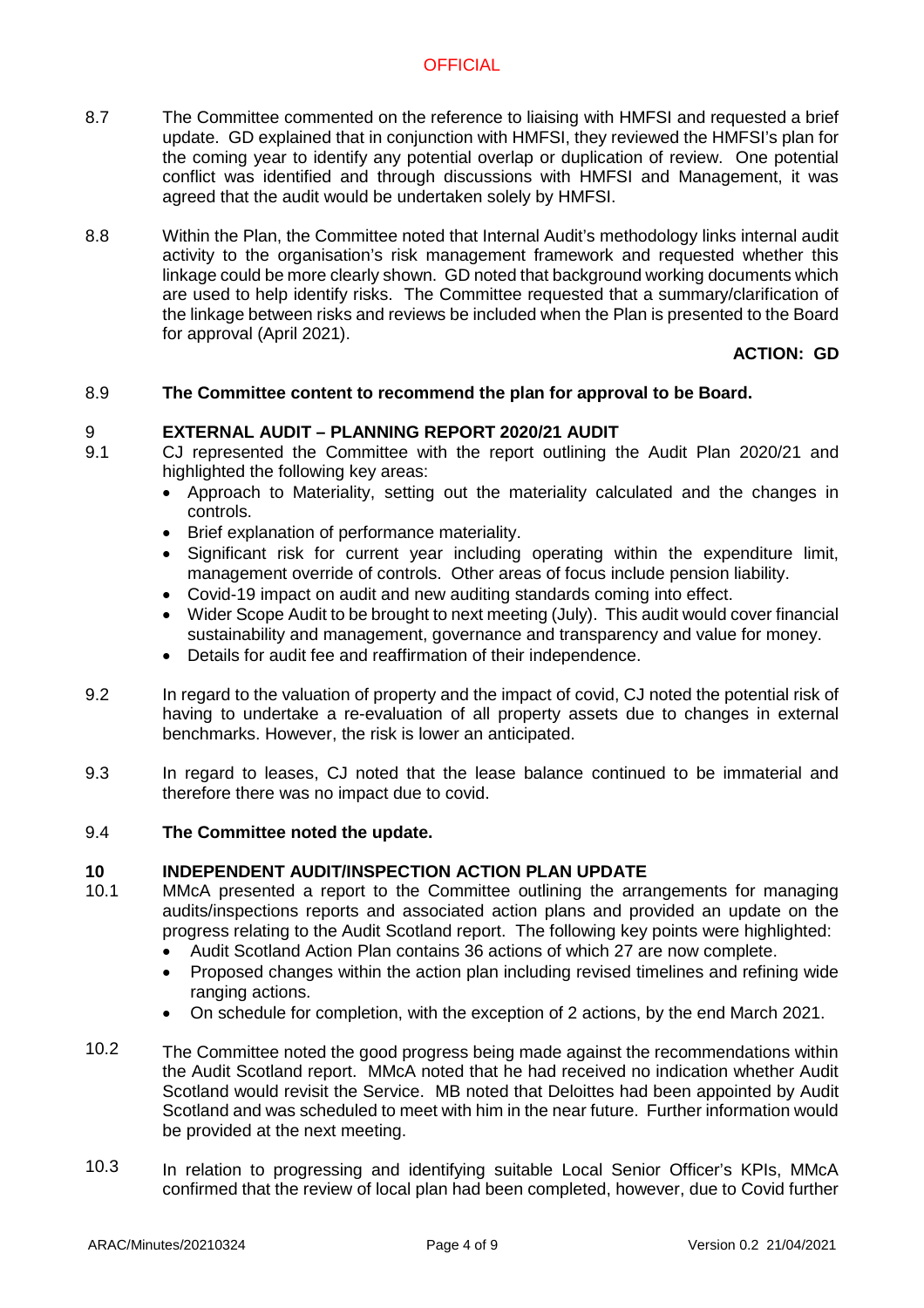work with Local Scrutiny Groups had to be paused. This has since restarted and progress was now being made.

#### 10.4 **The Committee noted the report.**

#### **11 PROCUREMENT STRATEGY**

- 11.1 JT presented the Committee with the proposed Procurement Strategy 2021 – 2024 for scrutiny and recommendations for onwards submission to the Board for approval. The following key points were highlighted:
	- Legislative requirement to produce a procurement strategy in line with the Procurement Reform (Scotland) Action 2014.
	- Significant changes in SFRS' operating environment due to ongoing global pandemic, exiting the European Union, focus on response to climate change and potential future political changes following the May elections.
	- Third iteration of the strategy, reflecting the maturity within the procurement elements.
	- Five key themes: Sustainability, Value for Money, Enhancing Capacity, Transparency, and Governance and Risk
	- Greater emphasis and focus on sustainability and outcomes.
	- Commitment to increase transparency and improve accountability.
- 11.2 In relation to sustainability, the Committee noted that it was not clear from the KPIs how the Service would be able to measure reductions in carbon emissions. JT noted that the strategy reflected what activities the Service would undertake and the outcomes, ie carbon emissions reduction, would be reported in the Annual Procurement Report. This would be considered as part of the final review of the strategy prior to its submission to the Board
- 11.3 In relation to the Supplier Development Programme, JT noted that this was a Scottish Government initiative which helps encourage participation, provides support to SMEs and was economically beneficial for all those involved.
- 11.4 JT noted the Service's Procurement Commercial Improvement Programme (PCIP) scoring was 81%, which was an indication of maturity and good processes.
- 11.5 JT clarified that the procurement of a new safe and well system related to an ICT solution.
- 11.6 In relation to reducing energy consumption, JT briefed the Committee on other options being explored ie ground source heat pumps, water to water exchanges, etc.
- 11.7 In relation to potential future innovations, the Committee discussed how innovations were/should be defined, and how best to reflect the Service being proactive/leaders in this area. Consideration to be given to redefine "innovation" within the final review of the strategy prior to its submission to the Board.

#### 11.8 **The Committee noted and recommended the report for approval to the Board.**

*(Meeting broke at 1134 hrs and returned at 1140 hrs) (M Waters joined the meeting at 1140 hrs)*

#### 12.1 **INTERNAL CONTROLS UPDATE**

#### 12.1.1 **a) Strategic Risk Register**

SO'D presented the revised Strategic Risk Register (SRR) along with the aligned Directorate Risks to the Committee. The following key points were highlighted:

- Ongoing review and InPhase reporting.
- Risk report contains the Strategic Risk Summary, Aligned Directorate Risk Summary and Committee Aligned Directorate Risk Actions.
- Format of register well received within Directorates and Strategic Leadership Team.
- Linked into the Annual Operating Plan.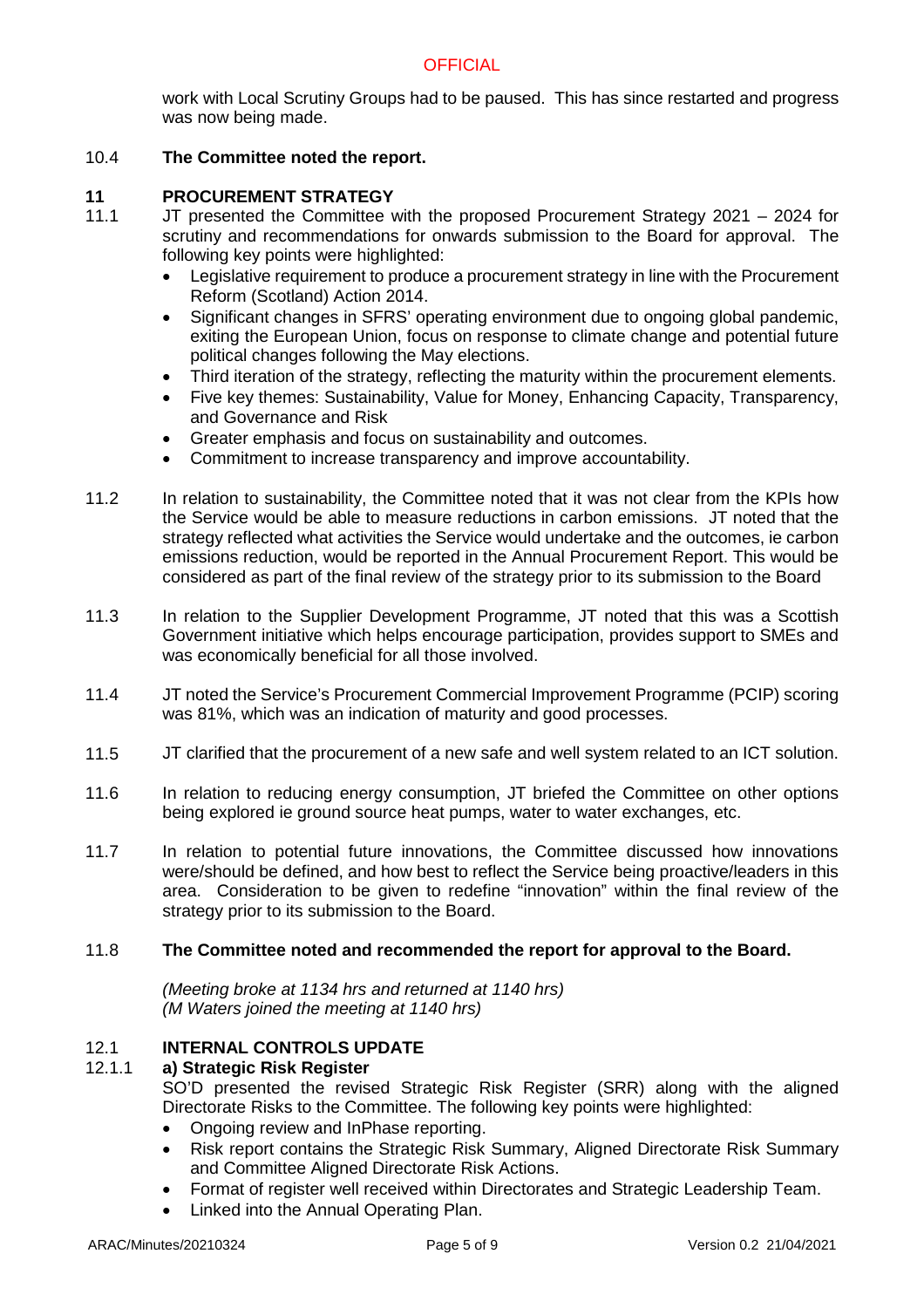- Automated process to remove actions once complete to allow scrutiny to be focused on actions still being progressed. All closed action information would remain accessible via InPhase.
- Changes identified for Strategic Risk 1, which has been increased due to high risk elements involved, and TSA6 (EU Exit) has been removed.
- 12.1.2 In relation to Risk SPPC008 (Corporate Social Responsibility), the Committee noted that the status was Red (0%) and MMcA indicated that due to resourcing issues this has not been progressed. MMcA confirmed that this had been carried over into next years Directorate Plan.
- 12.1.2 The Committee commented on the risk actions deferred to next year and requested that the due dates be updated. However, SO'D advised that this was the responsibility of the relevant risk owners to identify new due dates. These would be updated in due course.
- 12.1.3 The Committee welcomed the new format, which has improved the readability of the information being provided. It was noted that going forward the link between the target risk rating and actions would be further developed and strengthened to provide clearer information on progress towards achieving the target risk rating. At the next meeting, the risk register update would include discussions on how the new process was embedding and how it is being received across the Service considering the numerous changes.
- 12.1.4
	- In relation to Strategic Risk 9 (Covid), a brief discussion on the impact of Covid on risk/assurance and the rationale of presenting the risk in this way. It was noted that the risks may align with the other strategic risks and some areas of assurance would be provided through external and internal auditors.

### 12.1.5 **The Committee noted the report.**

#### 12.2 12.2.1 **Spotlight Risk Report SPPC6 Failure to Ensure Consultation and Engagement Processes supporting effective decision making**

MWa presented a risk spotlight report to the Committee, noting the following key points:

- Previous Strategy Day session with Davy Jones, Consultation Institute.
- Legal duty to consult both statutory and under common law.
- Adherence to Gunning principles for formal public consultations ie consult at the formative stage, provide sufficient information, allow sufficient time to respond and ensure that the product of consultation is consciously considered when finalising the decision.
- Importance on the processes for the pre-consultation phase and development of preexpectation of consultation.
- SFRS is a Member of Consultation Institute which is a source of information and support.
- National Standards of Community Engagement have been adopted.
- Outlined processes and phrases for any consultation ie options development and appraisal and public consultation.
- Certified consultation and engagement training provided to 35 individuals within Service Delivery, Service Development and Communications Directorates.
- Developing and refreshing the Communication and Engagement Strategy including an Engagement Framework which would ensure engagement in built into business as usual.
- Proposed development of a Stakeholder Reference Group and Stakeholder Database.
- Creation of a Public Insight Involvements Team within the Service Development Directorate, who would be responsible for managing and advising on the processes to be followed for change projects.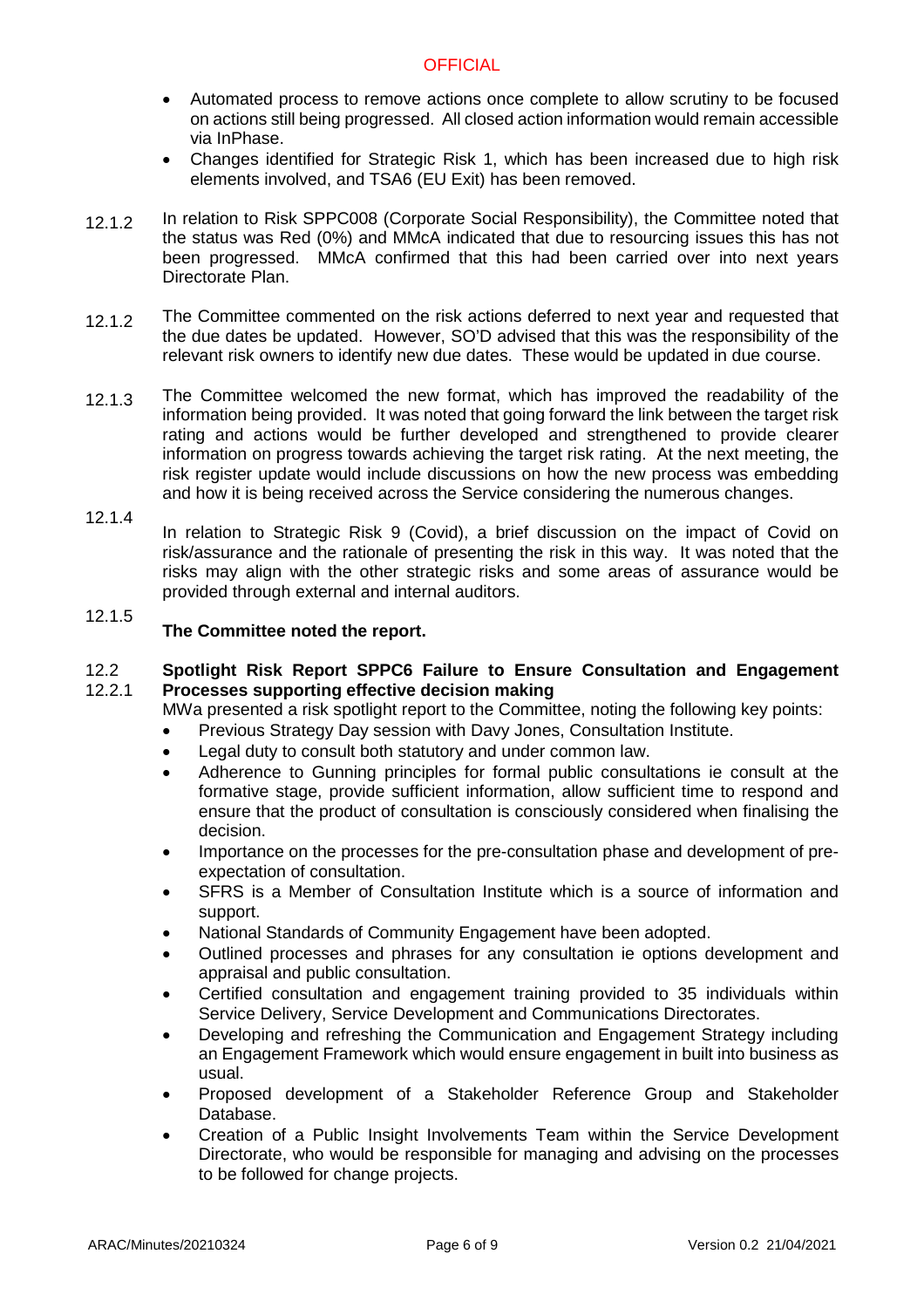- Any change project has a dedicated Communication business partner assigned to it to ensure the proper communication plan to support the change project, noting the Business Partner communicates the process but do not design it.
- Acknowledgement that consultation and engagement processes are resource intensive and constantly evolving.
- 12.2.2 In relation to the Stakeholder Reference Group (SRG), MWa outlined the role of the SRG would be to identify how to improve engagement with communities, sense check processes, and ensure appropriate group/people are included. The membership of the SRG was still to be identified and a stakeholder mapping exercise would need to be conducted.
- 12.2.3 The Committee commented on the potential difficulties in managing individual consultation processes within the overall change programme and the potential risk due to individuals involved in the process being based within different Directorates.
- 12.2.4 PS informed the Committee of a scheduled meeting between Communication and Service Development to discuss the need to ensure the connectively between the Communications and Engagement Team and the consultation process of the Service Delivery Model Programme (SDMP). He commented on the need to fully understand the local and national consultation requirements, need to identify a team who would be able to advise and guide the organisation and the future recruitment of 3 individuals. MMcA noted that Communications would develop the Engagement Framework within the Consultation Strategies and Service Development would manage the specifics in terms of SDMP Programme.
- 12.2.5 MWa confirmed the importance of Local Senior Officer's role in terms of the assessing local needs and local intelligence to inform the design process prior to commencing public consultation.
- 12.2.6 MWA confirmed that it was essential for the Service to ensure the correct process from the outset but need to be aware and build in contingencies for unforeseen issues. The Service need to be able to stop, review and restart to ensure the appropriate management of the process.
- 12.2.7 **The Committee noted the report.**

*(MWa left the meeting at 1222 hrs)*

- **12.3 b) Anti-fraud/Whistleblowing Update**
- 12.3.1 SO'D noted that there were no issues to report.
- **13 ARRANGEMENTS FOR PREPARING THE 2020-21 ANNUAL GOVERNANCE STATEMENT**
- 13.1 MB presented the report to the Committee outlining the preparatory arrangements and reporting methods that have been developed for providing sufficient levels of assurance in support of the 2020/21 Annual Governance Statement (AGS).
- 13.2 In relation to the Assurance Framework (Appendix A), BB and MB to discuss further outwith the meeting.

### **ACTION: BB/MB**

- 13.3 In relation to the Assurance Mapping process, it was noted that work was still being progressed to introduce RAG ratings to provide a high level strategic view of the quality of assurance against each element.
- 13.4 The Committee complimented the Service on the thoroughness applied to this process.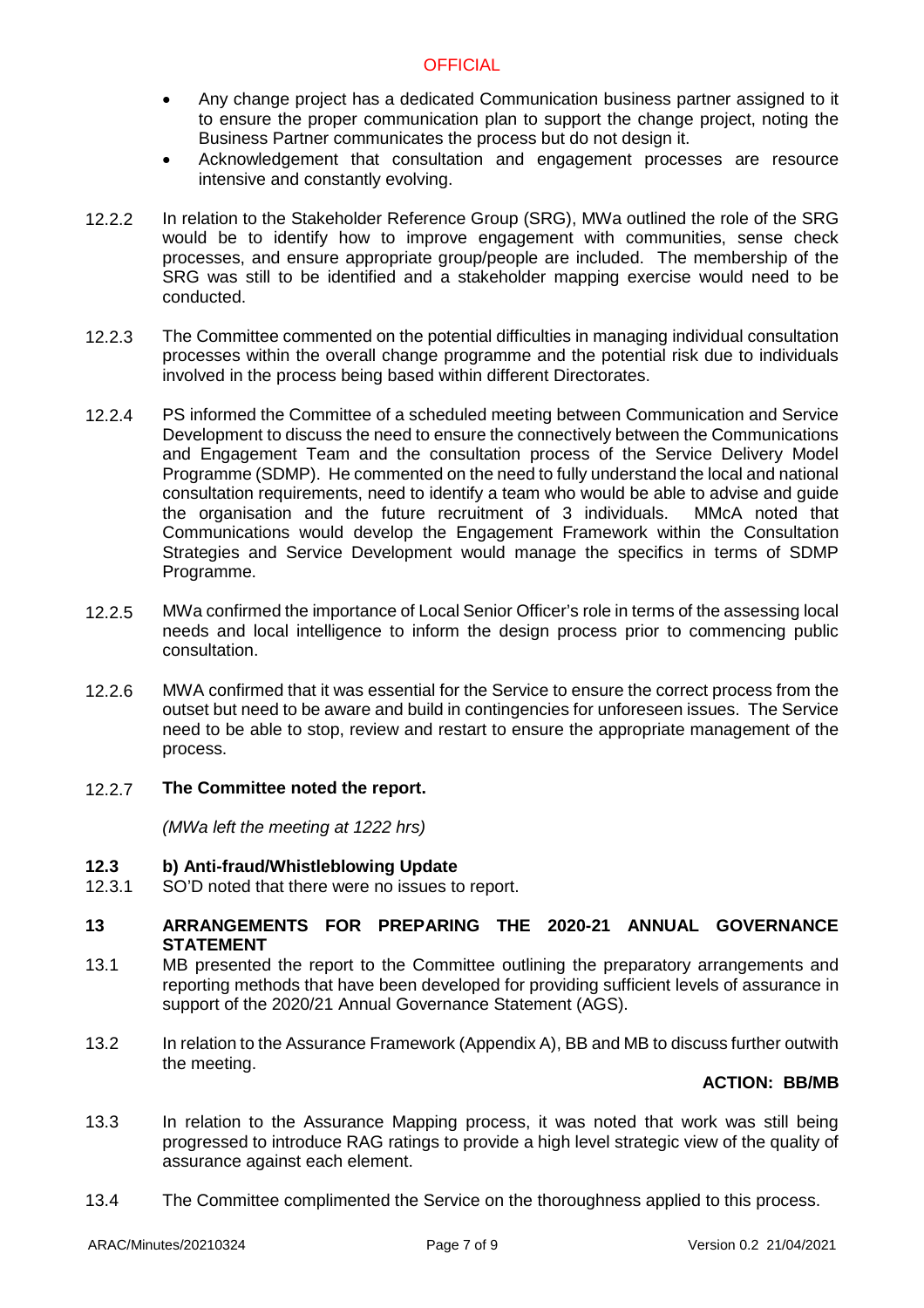### 13.5 **The Committee noted the report.**

#### **14 ACCOUNTING POLICIES 2020-21**

14.1 JT presented the report informing the Committee of regulatory changes in relation to the preparation of the Annual Report and Accounts for financial year 2020-21 and presented the Accounting Policies being adopted.

#### 14.2 **The Committee noted the report.**

#### **15 HMFSI ROUTINE ANNUAL REPORT**

- 15.1 SRJ presented the report to the Committee to provide a progress update on HMFSI's inspection and reporting activity and the following key areas were noted:
	- Midlothian Local Area Inspection complete and draft report was being finalised.
	- Argyll & Bute Local Area Inspection undertaken remotely, due to restrictions, and interim report would be prepared.
	- Thematic review on Health, Safety and Welfare was progressing well.
	- Thematic review on Assessing the Effectiveness of Inspection Activity has been laid before Parliament. Outcome highlighted that some recommendations were observations and therefore difficult to action.
	- Thematic review on Operational and Protective Equipment, preliminary work has commenced.
	- Thematic inspection follow up review has commenced on the Management of Fleet and Equipment.
	- HMFSI 3-Year Plan has been developed and noted the potential review areas identified, ie climate change, specialist resources, operational learning, etc.
	- Both the 3-Year Plan and 2020/21 Annual Report would be published on the website at the end of March 2021.
	- Appointment of new HM Chief Inspector Robert Scott would take up post on 1 April 2021.
- 15.2 The Committee welcomed the acknowledgment that some previous recommendations were observations rather than recommendations. The Committee commented on the enhanced collaborative approach with Internal Audit.
- 15.3 On behalf of the Committee, BB thanked SRJ for this attendance and contribution at these meetings and wished him well in his retirement.

#### 15.4 **The Committee noted the report.**

#### **16 REVIEW OF ACTIONS**

16.1 AC confirmed the 3 actions arising during the meeting.

#### **17 FORWARD PLANNING**

#### 17.1 **a) Committee Forward Plan Review**

The Committee considered and noted the Forward Plan. The following items were noted: Penetration Testing (April 2021)– Result, Outcomes and Actions

17.2 **b) Items for Consideration at Future IGF, Board and Strategy Days Meetings** No items were noted.

#### **18 DATE OF NEXT MEETING**

- 18.1 The next meeting is scheduled to take place on Thursday 8 July 2021 at 1000 hrs.
- 18.2 There being no further matters to discuss the public meeting closed at 1245 hrs.